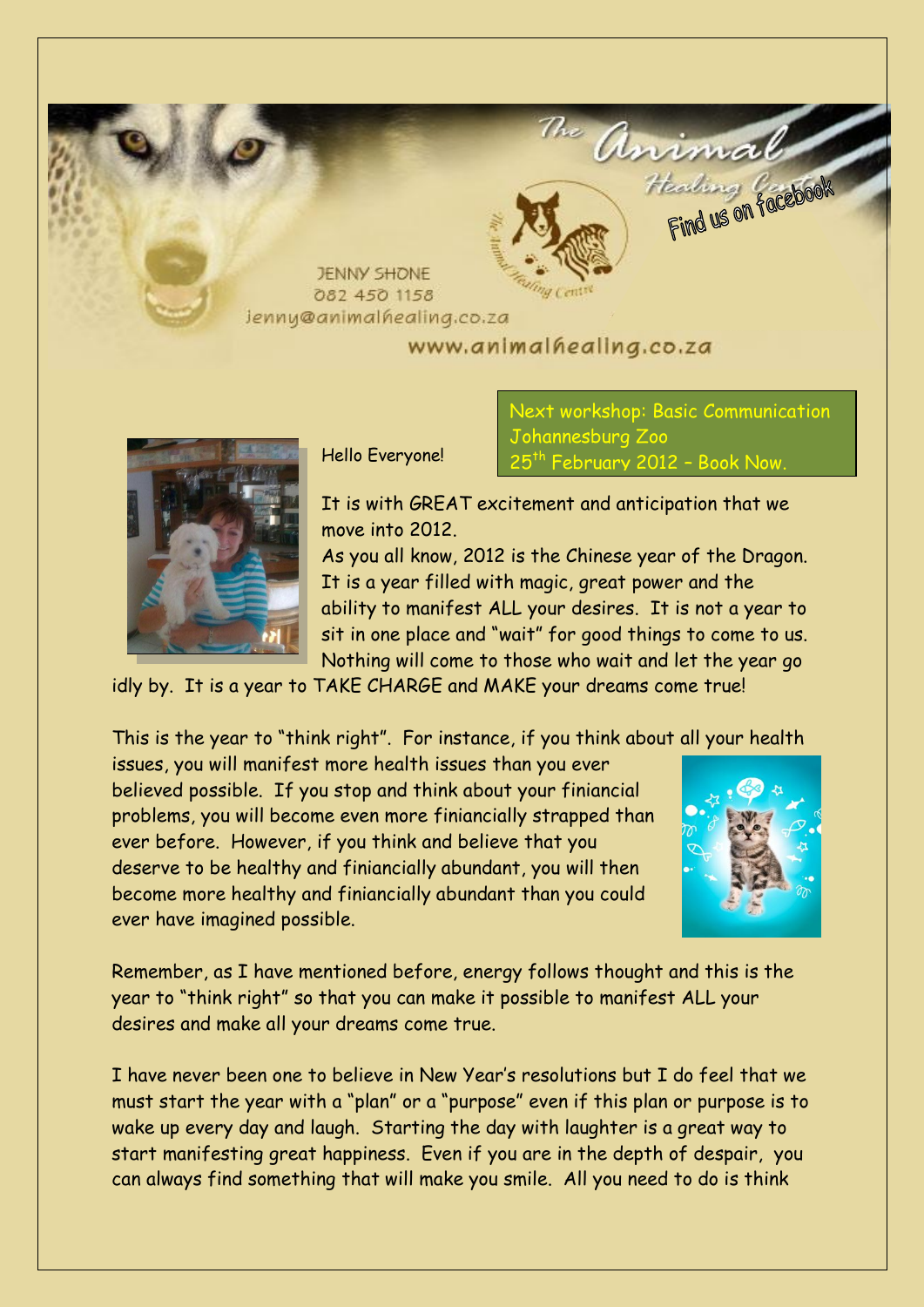

about the twitch of your kitties whiskers or the wag in your dogs tail. If you start the day happy, the chances are that you will end the day on a happy note. However, if you get up in the morning feeling irritated and grumpy you will find your day becomes worse and worse as it goes on. Remember, what you give out is what you will get back.

It is so easy when things are going wrong to blame someone else. Lets take responsibility for our own happiness. Lets not allow anyone else to take our power away from us. If we don't like the way things are going let US make the changes necessary for things to be different in our own lives. Let US become the people our animals can be proud of!!!

As energy follows thought this brings me to another point. Those of us that are involved in the healing business spend a lot of time sending healing to animals and people all over the world that need it. How many of us actually send healing energy to the "Bad" elements amongst the people? We are SO busy feeling angry (and this is quite understandable, especially where animal abuse or the



rhino poaching is concerned). However, all the anger our thoughts are sending out are only creating more anger. If we really want these atrocoties to stop (and we really do) it is vital to send the right energy to the situations. No one is goig to stop animal abuse because there is a law saying they must stop. I believe that the only way for these horrific behavours to stop is if the culprits change from the inside. You might say "This will NEVER stop" I believe that the only way that this change will happen is if we send the right energy. Yes WE can make a difference. However, we will never be able to make a difference by sitting still and becoming more and more angry. There is a saying that goes "It only takes one good person to do nothing for evil to prevail". Lets stop doing nothing and "THINK RIGHT". Lets use this year of the Dragon to manifest freedom, safety, health and happiness for all the animals out there both domestic and wild and let us manifest compassion and understanding in those humans who are currently committing these atrocities. Lets all stand tall and say "WE ARE MAKING A DIFFERENCE".

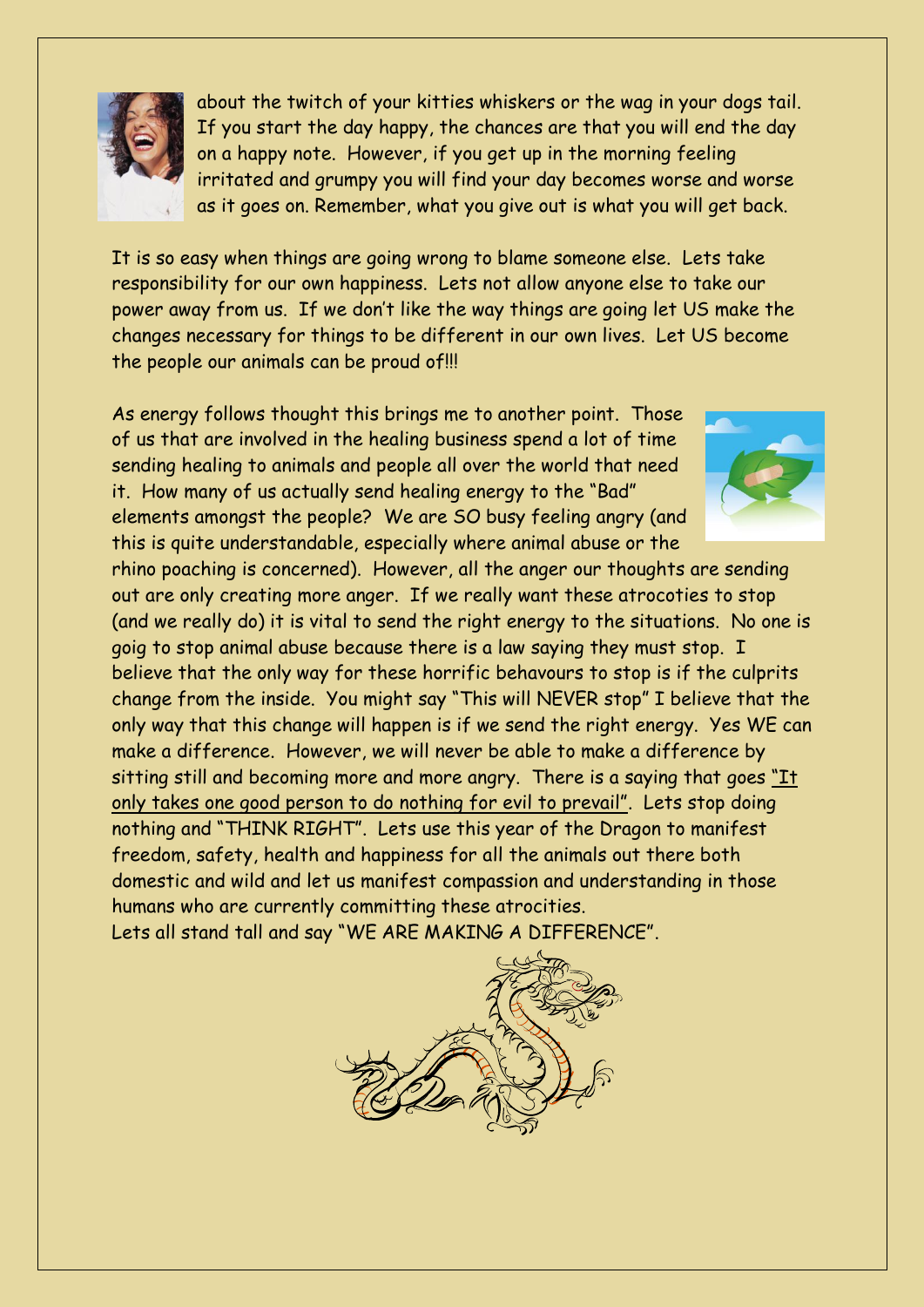## **Congratulations**



Now for a word of congratulations to Joan. No, she is not pregnant!!! Joan has been working under the Animal Healing Centre's umbrella for many years. Apart from doing an outstabnding job running the healing list for us for the past few years she has also been our longest

standing tracker. Although it is sad for us to say good bye to Joan it is also with great pride that we wish her all the best on the path she has chosen. She has started her own business focusing on healing, crystals as well as communication with animals.

Good luck Joan and although you are not working with us anymore we will always think of you as a good friend and will still keep in close contact with you.

Lots of love Jenny and the animals

I would also like to take a moment to thank Joan. I feel honoured to have worked with you, Joan. Blessings and may all good energies flow to you and through you. I wish you enough.

Love Sammy

## Riff-Raff's Request

#### Hello everyone,



Please take a look at MY facebook page, "Riff-Raff Shone". I am trying to collect more friends than Jenny has. It's a competition. At the moment I am doing VERY well.

I also would like to see photos of YOUR animal

companions. Lets put picture of all of us as babies on my F/B page!!!

Abbey and Chris Catt also have their own pages. It is fun chatting with them on F/B but we want MORE animal friends.

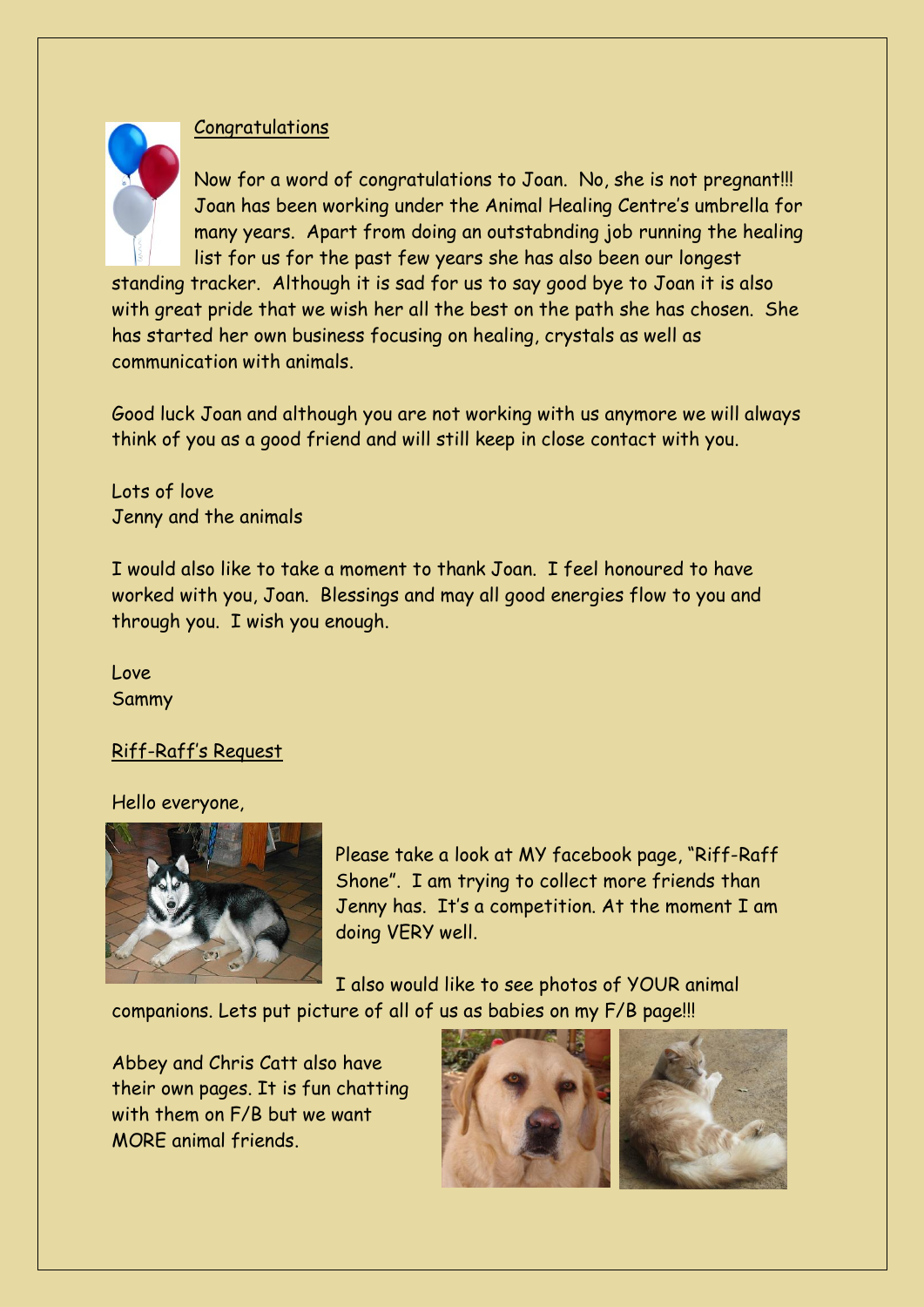# Sammy's snippet Heya to all beautiful souls out there (that's everyone)



Thanks, Jenny, for such a wonderful snippet this month. I agree wholeheartedly. It brought to mind something I read in a book by James van Pragh, "Talking to Heaven". He's a fantastic author. He said that, in life, when something is not flowing smoothly, and you seem to have to fight to get what you want, then it's a

message from the universe that you are not on the right path. When you are doing what you want, everything will flow smoothly. So if you are finding life a battle, perhaps its time to think about what your passion in life is, what you would love to be doing if there was no fear (fear of not having enough money, fear of not being successful etc.) and start to take action towards doing what you love.

Each of us has a path to follow in life, a path that our souls chose before coming to earth. That's the destiny part. Free will comes in because we can choose to follow our path, or we can choose to swim upstream and deviate from our chosen path. Living the path we chose for this particular lifetime, brings immeasurable rewards, and not just of the physical "wealth" type. Emotional, mental and spiritual rewards abound when one lives according to their highest sense of self. Life becomes easier to live when one's passion is one's life. When you do what you love doing, it no longer feels like a job.

It's very important not to get caught up in the hamster wheel of life that is

happening all around us at the moment. Doing something for the sake of doing something is no longer an option. Time for quiet contemplation, time for meditation, time for just being under a tree and breathing, is not only vital to survive this year ahead, it's an important tool in learning to live an authentic life, and hearing the guidance and support from our guides and angels. It's vital that it



becomes a part of our everyday life, first consciously, then as much a part of us as breathing.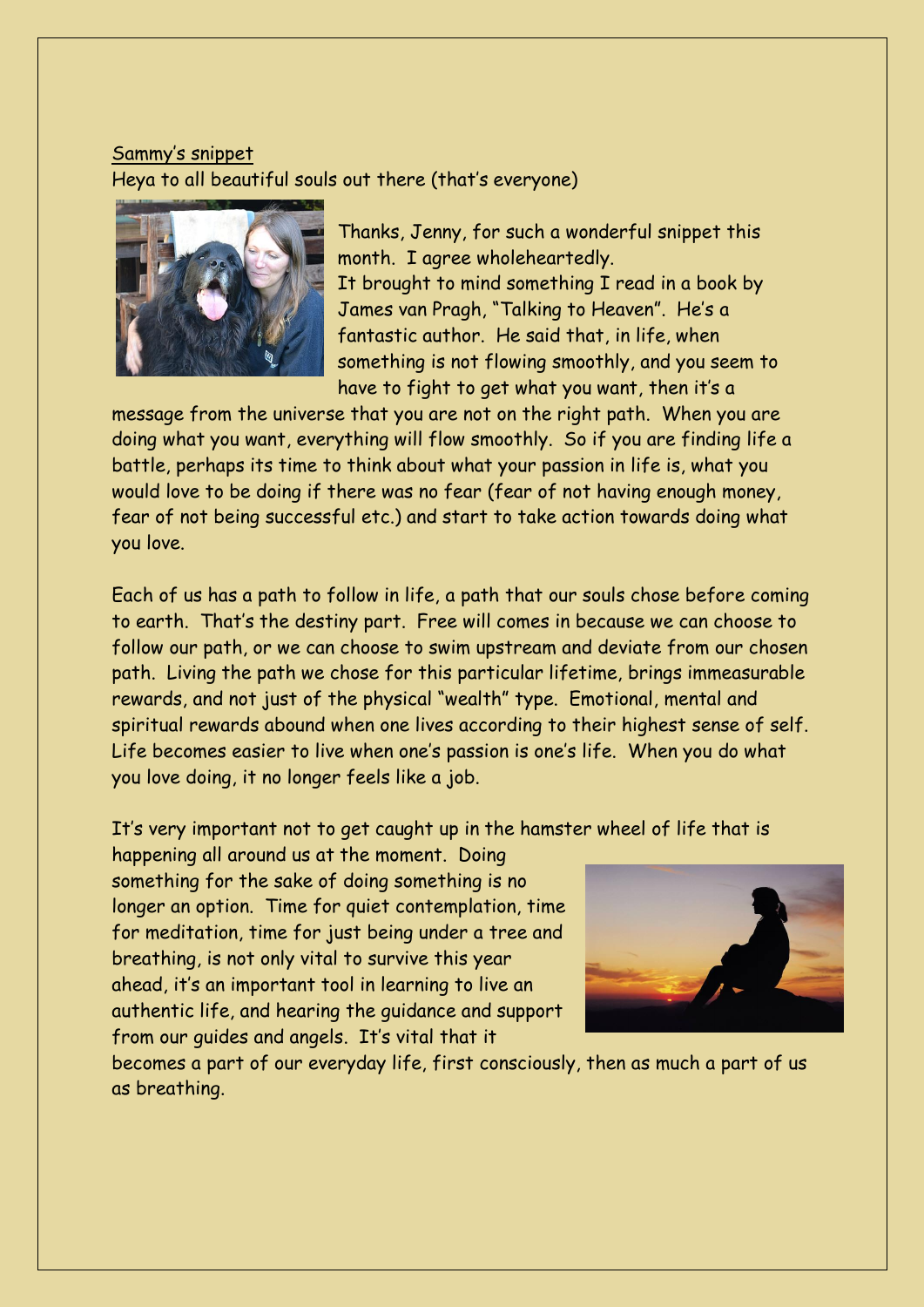### Dikhololo Game Reserve

I recently spent a week away with the family at Dikhololo game reserve just outside Brits. Lots of activities for the kids to keep them busy. It felt incredible walking through the bush, and feeling the strong energy pulse through the bushveld, mostly untouched and unchanged by man. I became very aware of how human activities disrupt the flow of energy in our cities and suburbs, how our buildings and fences, roads and construction diminish the energy of the earth, and it saddens me. I hope our future generations can move, in ever greater numbers, towards more harmonious activities that honour and respect the land and keep the energy high and flowing as it should.



Sunset from a lookout point in the reserve



Most of the animals in the reserve were quite used to weird humans, and many came to visit the cottages, including kudu, mongoose, and guinea fowl. This kudu female, if given the chance we were told, would come straight into the cottage!

Some of the "feral" cats in the neighbourhood spent time with us every day. My family's first reaction was to express a desire to "rescue" them

and take them home. But after spending some time talking with the cats, I explained to my family that the cats were quite happy. They may not be plump and sleek like domesticated cats, but they were being true cats, and had a far better life than we could give them. "Imagine trying to domesticate these cats", I asked my son, "take them away from here, force them into a small, multi-cat household, with only a small (by bushveld standards) garden to roam around in, having to stake out their territory with the neighbourhood cats and learning to live a life filled with tedium and boredom (for them)". These cats were happy and fulfilled where they were, they had many cottages to visit throughout the



Jamie with the juvenile tom we nicknamed "Socks"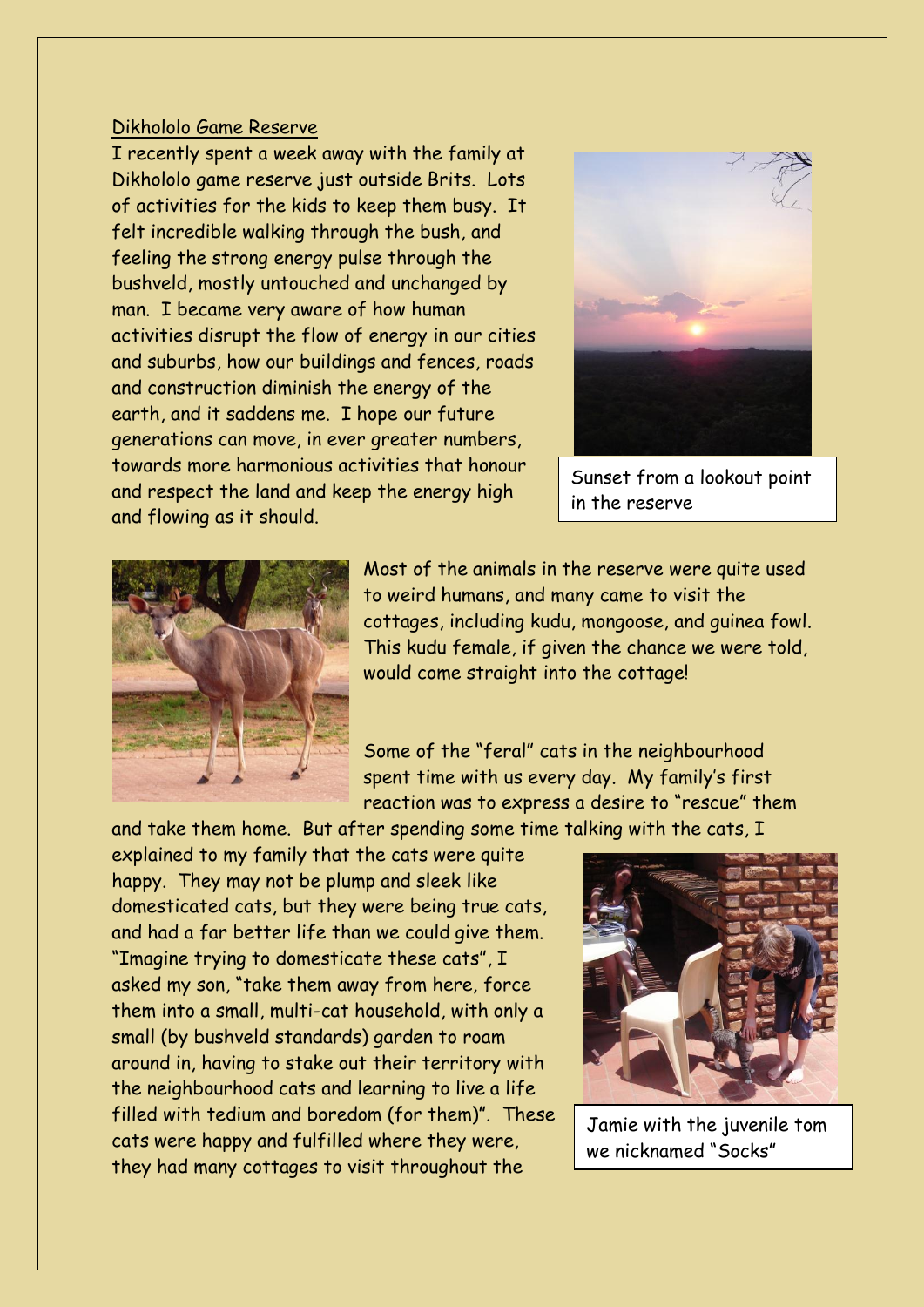year, they could roam as far and wide as they wanted to, they had sufficient food to hunt and keep them going (though not fat, their coats were in good condition and their auras were vibrant and strong) and they were satisfied and happy. Even the old tom-cat, showing scars, was full of life and completely and utterly content with himself and with life. While they were with us, they were so affectionate and loving.

The bird-life was fantastic and every morning brought a flock of loud arrowmarked babblers to the roof of our cottage, very aptly named. I found even the grey go-away birds (I miss calling them loeries) had a different energy and were more vibrant and alive than the ones at home. Drongos, flycatchers, hornbills, even several Diederich's Cuckoos, were spotted and enjoyed.

What I noticed and mourned, was the lack of warthog and meerkat in the reserve. After enquiries, we were told that the farmers in the area had hunted down and shot all the warthog in the area for their meat. The meerkats absence could not be explained, but perhaps it had more to do with the type of biome they prefer to live in, than human intervention. I believe meerkats prefer open grasslands and savannah.

Driving there and back, it truly came home to me that the earth belongs to all creatures and to all of us. How blind are we humans to feel that it's ok to put fences around large tracts of land and take "ownership" over something that should not be owned by anyone? How different would the earth be if the animals were honoured and cared for by allowing them free reign along natural migration routes, instead of forcing them to fit into areas we say they should fit into. I vote for free-range wildlife.

After our return home, I could still not find Henny-Penny, one of our hens. She has always been a bit shy and despite checking everywhere in the garden, I could not locate her. As they have free-range and sometimes like to forage



around in the front garden next to the road (a quiet suburban street), I thought that perhaps she had found a new garden to make her home. Two days after returning, I was so surprised to find her emerging from a bush I had checked several times, with 9 little chicks in tow! Hens are beautiful moms and like all creatures and animals, have so much to teach us.

In next month's newsletter, I'll go into more detail of the relationship between my four cats and the chickens and how they live in harmony with each other.